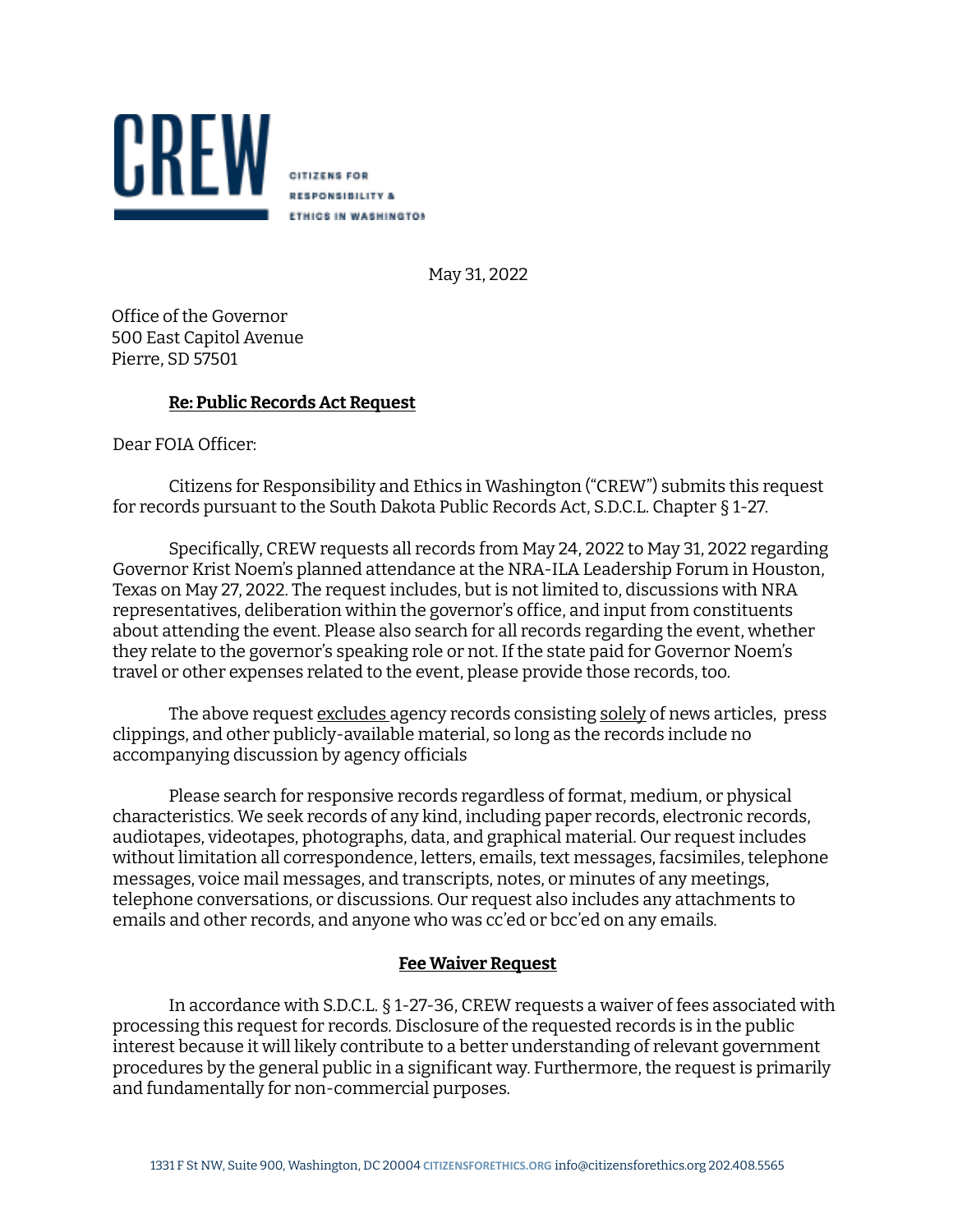On May 24, 2022, a shooter killed nineteen students and two teachers at an elementary school in Uvalde, Texas. The shooting took place just three days ahead of an annual NRA meeting taking place across the state in Houston. That conference planned to feature several elected oficials as speakers. <sup>1</sup> After the shooting, two Texan members of Congress changed their plans to attend. <sup>2</sup> Governor Noem did not revise her plan to speak at the event.

The requested records will shed light on internal discussion within the governor's ofice about attending the event in spite of the appearance issues with speaking out in favor of gun rights days after a mass shooting in the state, and in spite of others dropping out.

CREW is a non-profit corporation, organized under section  $501(c)(3)$  of the Internal Revenue Code. CREW is committed to protecting the public's right to be aware of the activities of government oficials, to ensuring the integrity of those oficials, and to highlighting and working to reduce the influence of money on politics. CREW uses a combination of research, litigation, and advocacy to advance its mission. CREW intends to analyze the information responsive to this request and to share its analysis with the public through reports, press releases, or other means. In addition, CREW will disseminate any documents it acquires from this request to the public through its website, www.citizensforethics.org. The release of information obtained through this request is not in CREW's financial interest.

CREW routinely and systematically disseminates information to the public in several ways. CREW's website receives tens of thousands of page views every month. The website includes investigations that report on and analyze newsworthy developments regarding government ethics, corruption, and money in politics, as well as numerous reports CREW has published to educate the public about these issues. In addition, CREW posts the documents it receives through public records requests on its website.

Under these circumstances, CREW satisies fully the criteria for a fee waiver.

## **Conclusion**

If you have any questions about this request or foresee any problems in fully releasing the requested records, please contact me at wdavis@citizensforethics.org. Also, if CREW's request for a fee waiver is denied, please contact our ofice immediately upon making such a determination.

Where possible, please produce records in electronic format. Please send the requested records to me at wdavis@citizensforethics.org.

<sup>1</sup> Davis Siders and Olivia Beavers, Republicans pledge allegiance to a hobbled NRA, *Politico*, May 25, 2022, *available at* https://www.politico.com/news/2022/05/25/

nra-republicans-texas-shooting-trump-00035260.

<sup>2</sup> *Id*.